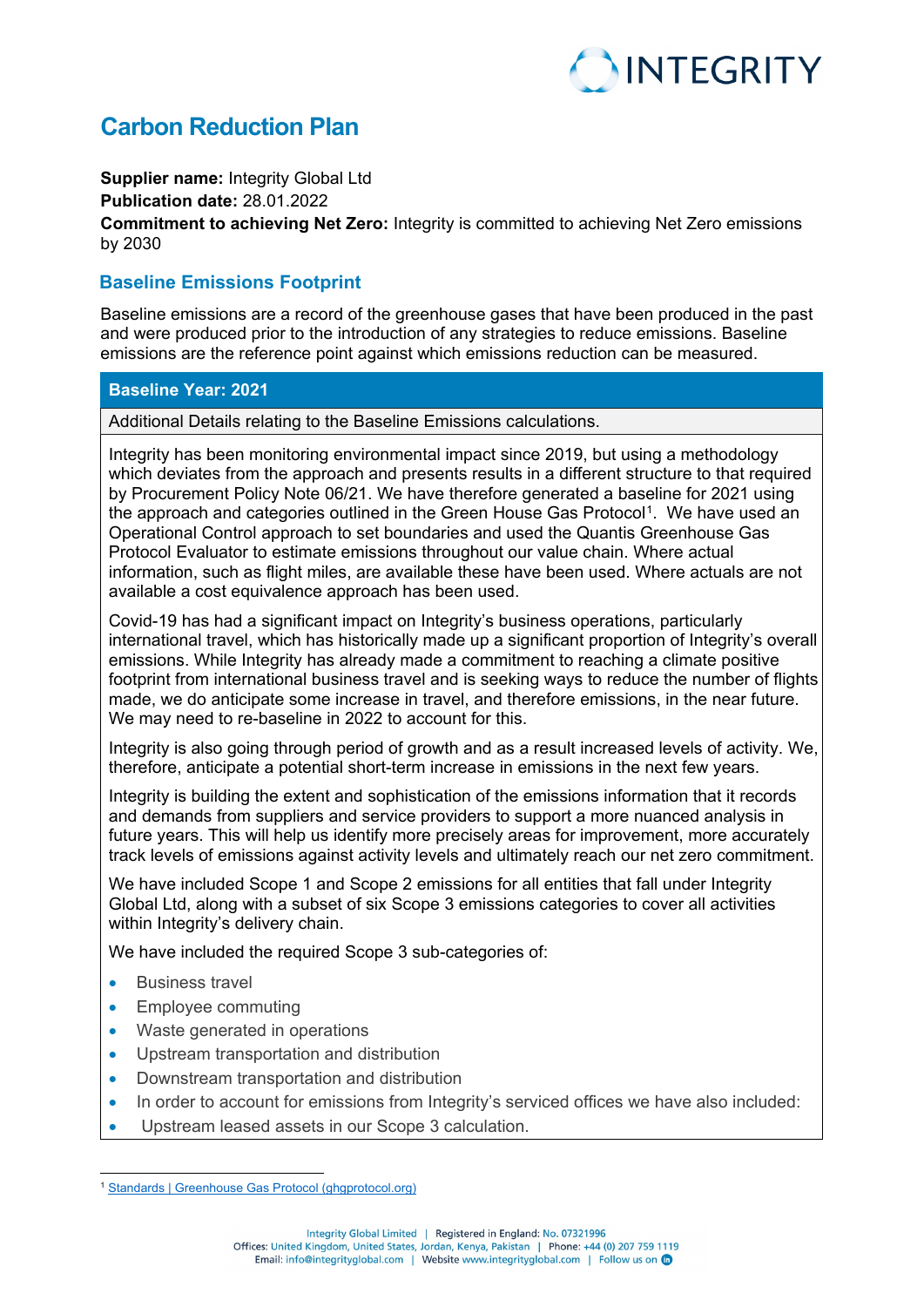

| <b>Baseline year emissions: 2019</b> |                                                |
|--------------------------------------|------------------------------------------------|
| <b>EMISSIONS</b>                     | TOTAL $(tCO2e)$                                |
| Scope 1                              | U                                              |
| Scope 2                              | 15.97                                          |
| Scope 3                              | 135.97 - Total                                 |
| (Included Sources)                   | 38.15 - Business travel                        |
|                                      | 42.50 - Employee commuting <sup>2</sup>        |
|                                      | 0.91 - Waste generated in operations           |
|                                      | 0 - Upstream transportation and distribution   |
|                                      | 0 - Downstream transportation and distribution |
| <b>Total Emissions</b>               | 151.94                                         |

## **Current Emissions Reporting**

As Above

## **Emissions reduction targets**

In order to continue our progress towards achieving Net Zero, we have adopted the following carbon reduction targets:

• We project carbon reduction measures will bring emissions down to 300 tCO2-eg by 2030. This is a reduction of 50% and will require offsetting of an anticipated 300 tCO2 – eq.

Due to company growth, we anticipate there may be an initial increase in emissions on our pre-Covid 2019 estimate once normal activity patterns resume post-Covid.

Progress against these targets can be seen in the graph below:

<span id="page-1-0"></span> $^{\rm 2}$  We anticipate the real figure is lower as the evaluation tool provides limited calculation variables and cannot account for Covid-19.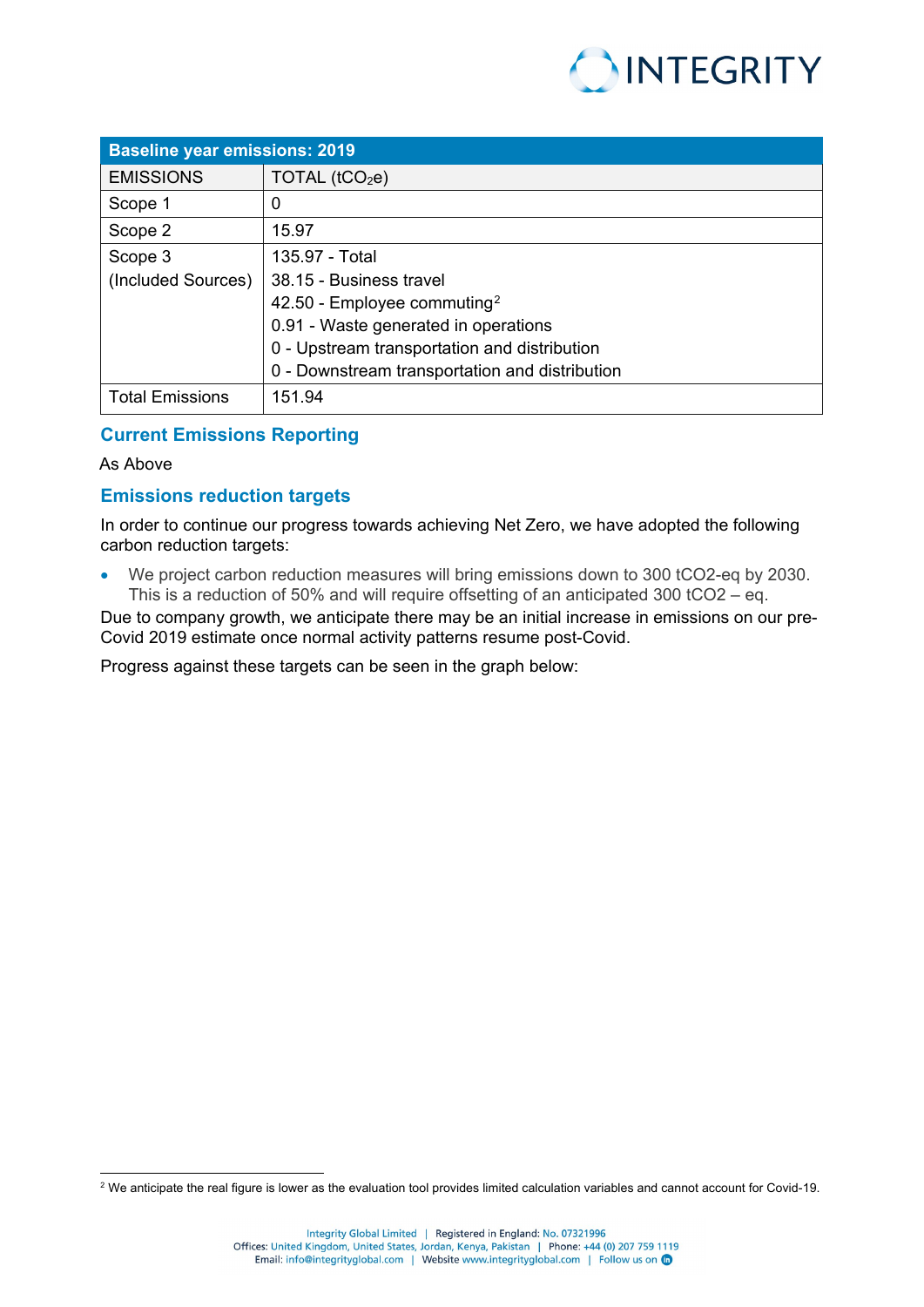

#### **Integrity Global GHG Emissions**



Note on Chart: The 2019 figure was calculated under a different methodology but is shown to support the reduction projection.

# **Carbon Reduction Projects**

#### **Completed Carbon Reduction Initiatives**

We have instigated a number of environmental management measures over the last few years. These are outlined in our [Environmental and Social Impact Policy.](https://www.integrityglobal.com/wp-content/uploads/2021_integrity-environmental-and-social-impact-policy2-2.pdf) We are currently not able to evidence the levels of emission reduction attributable to each of these measures due to insufficient data and not being able to control for the impact of Covid-19 on activity levels.

We list here the general measures that have been taken and will seek to report on the resulting reduction in future years once more detailed data has been collected.

- **Minimise airmiles**. We minimise international air travel through centrally managed budgets, which are only authorised for essential business-related travel where the objectives cannot be met remotely. Where possible, domestic travel is by land.
- **Decentralised international offices**. We have five offices across the US, Europe, Africa, Asia and the Middle East. This not only enables better technical delivery and partnerships, but also minimises international travel.
- **Cloud-based mobile Information Communication Technology**. Wherever our staff are across the world, they can access all company IT systems securely, thereby minimising unnecessary local travel and commuting and minimising paper usage.
- **Environmental impact assessments**. All projects consider impact on the environment during project design and will capture risks to the environment and any mitigations in a risk matrix. Where projects have a direct impact on the physical environment, such as infrastructure projects, advising on power provision or industry projects, additional specific environmental risk assessments will be conducted as an integral part of project design.
- **Use of buildings**. We give due consideration to environmental issues and energy performance when acquiring office space in all our decentralised locations. For example,